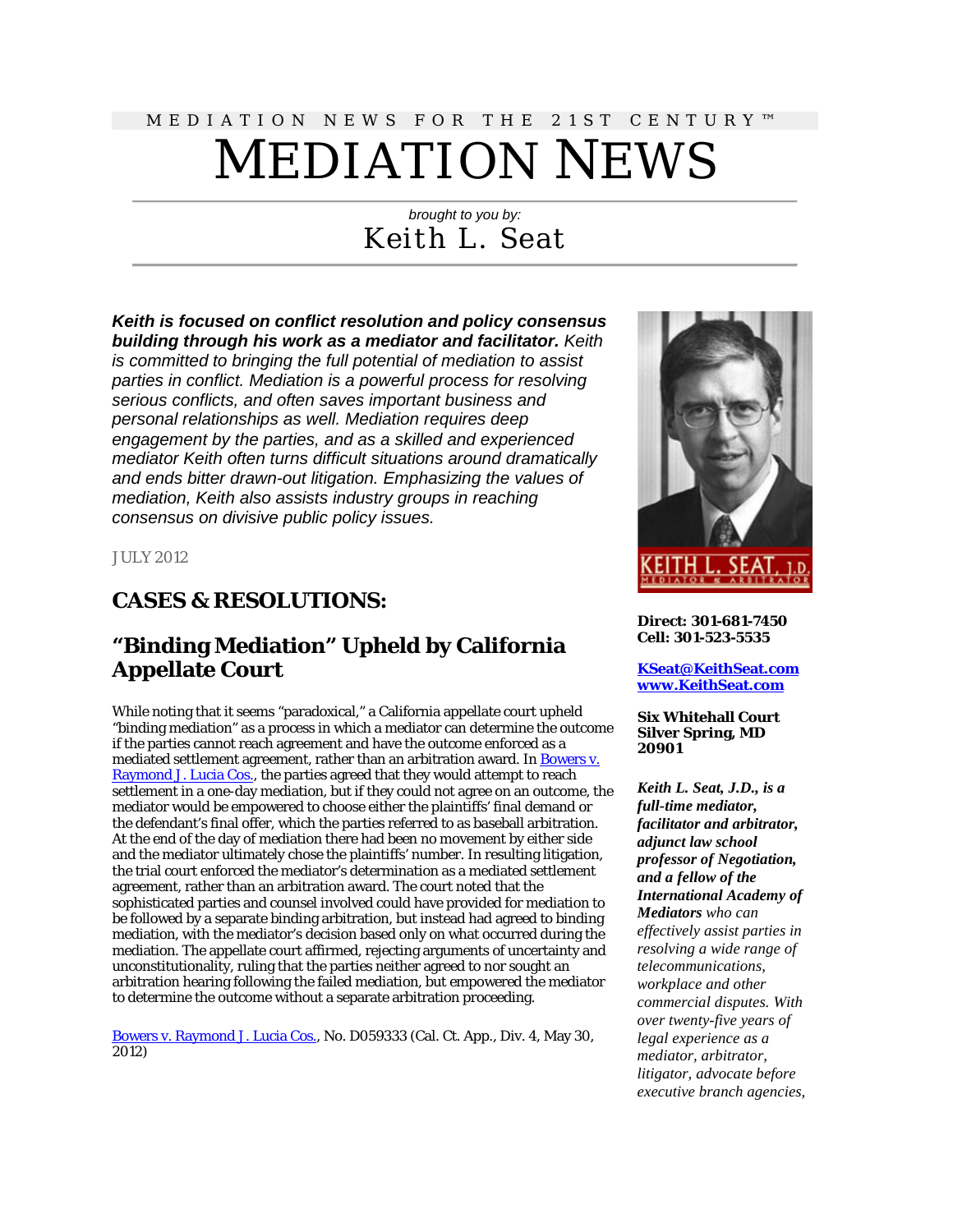# **Other Notable & High Profile Proceedings**

- A complex derivative action was settled through mediation for \$13 million; the court found the settlement reasonable, in part because of the involvement of an experienced and respected mediator. Faced with objections, however, the judge gave the objectors sixty days to elect to post security for the entire amount of the settlement to protect the parties who wanted to settle, take over litigation of the case and proceed to trial if the objectors were confident they could achieve a better outcome than the settlement. For sythe v. ESC Fund Management Co., No. 1091-VCL (Del. Ch., May 9, 2012)
- A settlement reached in mediation for insurance policy limits of \$2 million by a manufacturer for injuries to a consumer was found by the court to be in good faith under California precedent, even though the settlement did not release claims against the seller of the product which was only vicariously liable. The court emphasized the absence of any evidence of bad faith since the settlement was reached using an independent mediator. [Rios v. Ames True Temper, Inc.,](http://scholar.google.com/scholar_case?case=9246350498674281173&hl=en&lr=lang_en&as_sdt=2,9&as_vis=1&oi=scholaralrt) No. EDCV 11- 320 CAS (U.S.D.C. C.D. Cal., May 21, 2012)
- While months of mediation resulted in a settlement being reached in November 2011 for the sale of the Los Angeles Dodgers baseball team, parallel litigation continues over marketing procedures for licensing telecast rights. The court plans to hold a hearing and consider whether to approve the mediated settlement agreement in the near future. In re [Los Angeles Dodgers, LLC,](http://scholar.google.com/scholar_case?case=4968629959919254253&hl=en&lr=lang_en&as_sdt=2,9&as_vis=1&oi=scholaralrt) No. 11-12010(KG) (U.S. Bankr. D. Del., May 23, 2012)

# **NEWS & INITIATIVES:**

# **All Federal District Courts Authorize Mediation or Other Form of ADR**

A survey by the Federal Judicial Center has determined that some 30 years after federal district courts began experimenting with alternative dispute resolution, every court now authorizes some form of ADR, with mediation being the most common by wide margins. Mediation is authorized in over two-thirds of the 94 district courts, and is by far the most commonly used process. By contrast, arbitration programs once promoted by the courts have declined significantly. While only about 20 percent of the courts using mediation mandate it as a general rule, three-fourths can order mediation in particular cases without the consent of the parties. Most courts rely on panels of mediators and most require the parties to pay the fee for mediation.

[The Third Branch News](http://news.uscourts.gov/alternative-dispute-resolution-now-established-practice-federal-courts) (June 25, 2012); [FJC Study](http://www.fjc.gov/public/pdf.nsf/lookup/adr2011.pdf/$file/adr2011.pdf)

# **Ohio Begins Program to Mediate Disputes over Disclosure of Public Records**

Ohio's attorney general announced that his office will mediate disputes over public records between local governments and requesters in order to avoid protracted and costly litigation. Ohio had been one of only eight states without a way to address a denial of public documents without going to court. Participation in the Public Records Mediation Program is voluntary, requiring agreement by

*and key staffer in the legislative and judicial branches, Keith brings a wealth of experience to his work as a mediator and arbitrator to help parties reach successful resolutions of complex disputes.*

# **Mediation Quote:**

"It's in our nature to be egocentric – that is, to make self-serving judgments regarding allocations of credit and blame, a phenomenon that in turn leads us to different conclusions regarding what a fair solution to a problem would be. Specifically, we tend to first determine our preference for a certain outcome on the basis of self-interest, and then justify this preference on the basis of fairness by altering the importance of the attributes that affect what is fair."

Max H. Bazerman & Ann E. Tenbrunsel, *Blind Spots: Why We Fail to Do What's Right and What to Do About It* (Princeton University Press, 2011) at 50

# **Check These Out:**

#### **Online Mediation**

The Auburn University Conflict Resolution Program is affiliating with VirtualCourthouse. com to increase understanding and use of online dispute resolution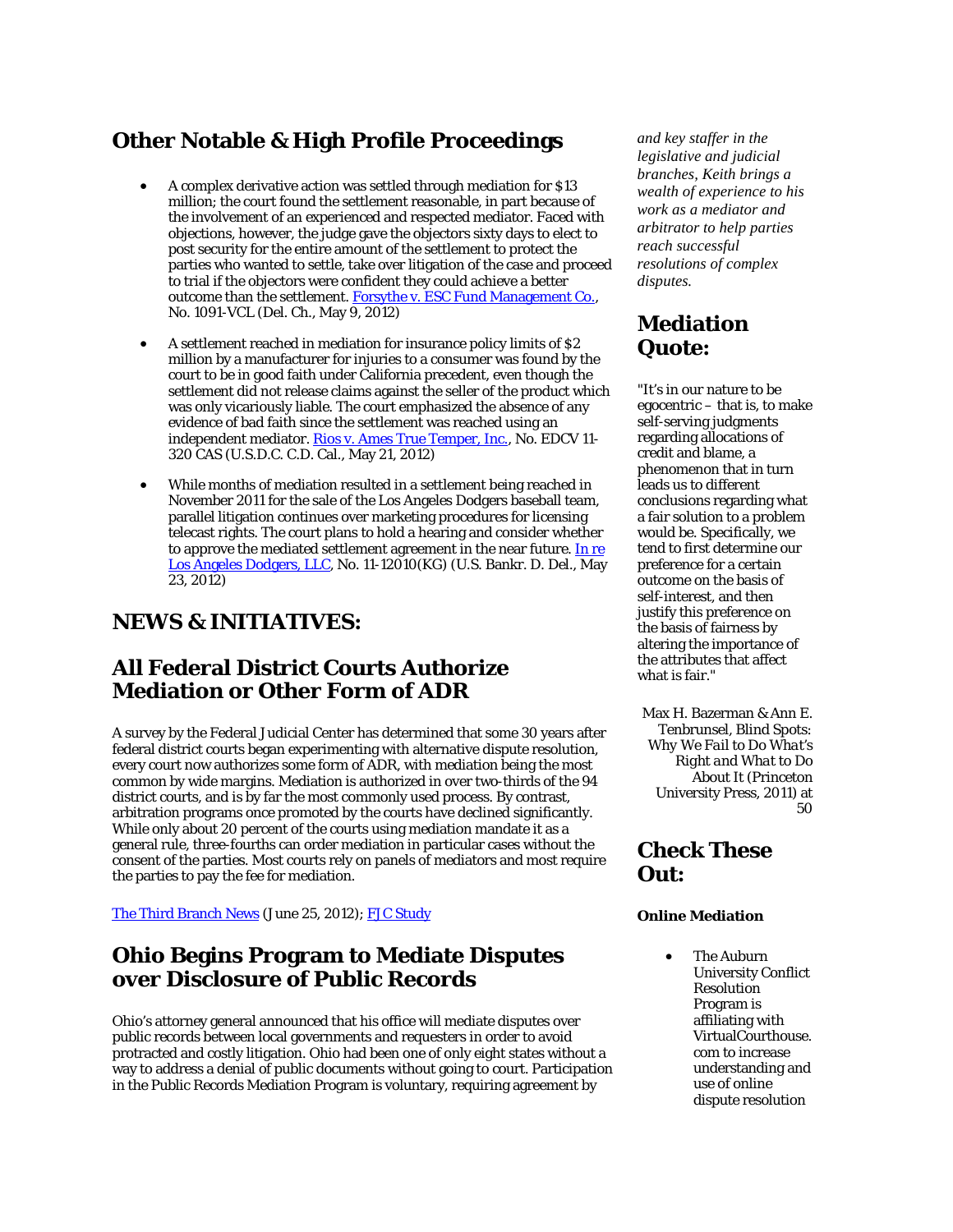both sides. Mediation sessions are expected to be conducted mostly by telephone, without charge. Because the attorney general's office represents state entities, however, the mediation program does not cover disputes involving state agencies or public universities and colleges.

[Marion Star.com](http://www.marionstar.com/article/20120625/NEWS01/206250302) (June 25, 2012)[; The Columbus Dispatch](http://www.dispatch.com/content/blogs/your-right-to-know/2012/06/agmediation.html) (June 20, 2012); The [News-Messenger.com](http://www.thenews-messenger.com/article/20120621/NEWS01/206210318/Ohio-AG-creates-mediation-program-public-records) (June 21, 2012)

### **Multi-Year Study Analyzing Impact of Mediation on Maryland Courts**

The Maryland state judiciary system is spending \$750,000 for a multi-year study to be conducted on the impact of alternative dispute resolution programs on the courts and access to justice. The study by the Salisbury University Center for Conflict Resolution is reviewing everything from misdemeanor and small claims cases to family custody and larger civil cases. The study is intended to determine the effectiveness of various programs and best practices so that programs found not to be beneficial or cost-effective can be ended and those working well can be expanded.

[Delmarva Now.com](http://www.delmarvanow.com/article/20120514/WIC01/205140301) (May 15, 2012)

### **Amendments Empowering Mediators Proposed to California Statute Requiring Mediation Prior to Cities Filing Bankruptcy**

The legislator who initially drafted California legislation requiring cities considering bankruptcy to first mediate to resolve disputes with creditors and unions, proposed amendments to the statute just six weeks after it went into effect. The changes would give mediators power to request and control an independent investigation and would loosen deadlines for negotiations with creditors and labor groups. Unions have come out in support of the amendments, while the League of California Cities opposes the proposal. Two California cities are using the existing mediation process.

[Bloomberg](http://www.bloomberg.com/news/2012-05-08/california-lawmaker-pushes-new-municipal-bankruptcy-limit.html) (May 8, 2011)

### **British Columbia Proposes Online Dispute Resolution Tribunal**

The Ministry of Justice for British Columbia has introduced the Civil Resolution Tribunal Act to establish a tribunal to provide online dispute resolution services. The legislation would establish an escalating four-phase process in which participation would generally be voluntary. Parties would first rely on self-help using interactive online tools, the second phase would move to assisted negotiations online, while the third phase would include intervention by a case manager. The final phase would be a tribunal hearing, which could also be online, with final tribunal decisions filed in court and enforceable as court orders, with only limited judicial review. Parties would not be allowed to use legal counsel, except in limited circumstances; Canadian lawyers' associations oppose the legislation.

resources. Building on a pilot online mock case in the spring semester, Ashburn is planning to integrate the online system in a Conflict Resolution Program next year that is intended to bring an alternative dispute resolution program to students outside law schools[. Expert](http://www.expertclick.com/NRWire/Auburn_University_partners_with_VirtualCourthousecom,201240681.aspx)  [Click](http://www.expertclick.com/NRWire/Auburn_University_partners_with_VirtualCourthousecom,201240681.aspx) (June 6, 2012)

The 2012 Online Dispute Resolution Conference was scheduled for June 27-29 to bring together leading minds in law, technology and conflict resolution in person in Prague. [ADR](http://www.adrhub.com/forum/topics/2012-online-dispute-resolution-conference?xg_source=activity)  [Hub.com](http://www.adrhub.com/forum/topics/2012-online-dispute-resolution-conference?xg_source=activity) (June 23, 2012)

#### **Mediation Now Saves U.K. Businesses Two Billion Pounds a Year** The fifth survey by the

Centre for Effective Dispute Resolution (CEDR) calculates that mediation in the U.K. now saves businesses about £2 billion in legal fees, damaged relationships and lost productivity, at a cost of only £20 million in mediation fees. The survey concluded that there were about 8,000 mediations in the last year, which is up one-third since CEDR's 2010 survey. A large proportion of these mediations were conducted by only 100 mediators, with top mediators charging over £8,500 per case and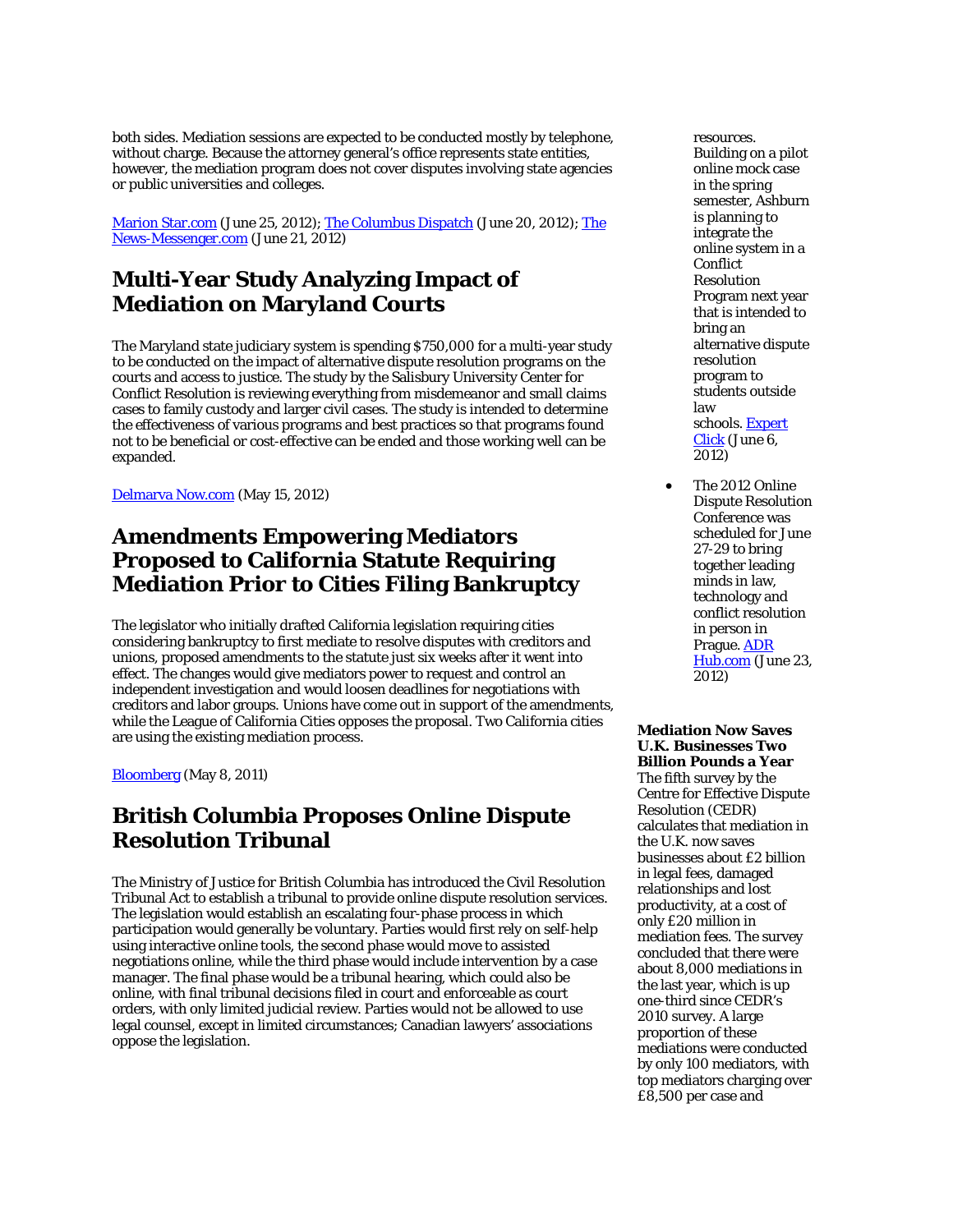[JD Supra](http://www.jdsupra.com/post/documentViewer.aspx?fid=6af48a12-a516-4eb8-93e1-5b1d060cae85) (May 15, 2012)[; Civil Resolution Tribunal Act](http://www.leg.bc.ca/39th4th/1st_read/gov44-1.htm#part8)

### **Mediation Added to Investment Canada Act**

A formal mediation process is among other recent changes added to the Investment Canada Act, which reviews foreign takeovers of Canadian companies. The mediation process is intended to resolve disputes relating to failures of foreign buyers to live up to commitments they make. The focus on mediation follows protracted litigation against U.S. Steel over promises made to obtain approval of its purchase of a Canadian company in 2007, which was resolved with a negotiated settlement late last year.

[CTV.ca](http://edmonton.ctv.ca/servlet/an/local/CTVNews/20120525/industry-minister-announces-increased-foreign-investment-review-threshold-120525/20120525/?hub=EdmontonHome) (May 25, 2012)[; JD Supra](http://www.jdsupra.com/post/documentViewer.aspx?fid=5d1f3688-5b43-4bd0-92c7-a7d32586d1fa) (June 15, 2012)

### **Investor-State Mediation Rules Developed**

The Mediation Committee of the International Bar Association has published draft mediation rules for disputes between investors and states or state entities. In addition to covering basic mediation issues such as confidentiality and impartiality, the rules provide a mechanism for the designation of a mediator if the parties cannot agree on one, the mediator qualifications to be considered, and a form to be completed by mediators stating their availability and independence.

#### [Disputing](http://www.karlbayer.com/blog/iba-mediation-committee-publishes-rules-for-investor-state-mediation/) (May 11, 2012)[; IBA Draft Mediation Rules](http://www.ibanet.org/Document/Default.aspx?DocumentUid=8120ED11-F3C8-4A66-BE81-77CB3FDB9E9F)

Other International Mediation Developments

- The Irish Dental Association has launched the Dental Complaints Resolution Service in **Ireland** to provide free mediation when patients have complaints about their dental treatment[. Irish Times.com](http://www.irishtimes.com/newspaper/breaking/2012/0509/breaking28.html) (May 9, 2012)
- Following a successful pilot in selected areas of the **U.K.**, HM Revenue & Customs is expanding an alternative dispute resolution program to individuals and small and medium enterprises throughout the country to resolve disputes over VAT and direct taxes during compliance checks. [4rfv.co.uk](http://www.4rfv.co.uk/nationalnews.asp?id=145005) (May 29, 2012)
- The **U.K.**'s Intellectual Property Office offers mediation to parties in intellectual property disputes and is seeking comments and input from stakeholders about why use of the service is low and what changes would be helpful[. The Information Daily](http://www.egovmonitor.com/node/51052) (June 13, 2012)
- **Spain** has adopted a Royal Decree in Law 5/2012 on mediation in civil and commercial matters which may include cross-border conflicts, but excludes criminal matters as well as labor and consumer disputes. Legal [Knowledge Portal](http://legalknowledgeportal.com/2012/05/04/spain-new-regulation-on-mediation-in-civil-and-commercial-matters/) (May 2012)
- **Ghana**'s president of the Brong Ahafo Regional House of Chiefs is seeking amendments to the Alternative Dispute Resolution Mechanism legislation to make ADR settlements enforceable, to address a problem that resulted in 30 percent of the cases resolved last year ending up back in court[. Spy Ghana](http://spyghana.com/ghana-general-news/chiefs-want-alternative-dispute-resolution-law-amended/) (June 6, 2012)
- The Judicial Service of **Ghana** announced that Alternative Dispute Resolution week is July 16-20, during which ADR will be a focus in 52 courts, and programs and activities will create greater public awareness

earning over £400,000 a year. The survey also covered the experience and backgrounds of mediators, performance in mediation and perspectives on standards and regulation. CEDR began its mediation surveys in 2003. CEDR's [Fifth Mediation Audit](http://www.cedr.com/docslib/TheMediatorAudit2012.pdf) (May 15, 2012)

### **Other Cases & Resolutions:**

Nortel Networks entities announced a mediated settlement for allocation of \$45 million to the 4th Estate Entities from proceeds held in escrow; mediation continues over allocation of the remainder of multi-billion dollar sale proceeds[. MarketWatch](http://www.marketwatch.com/story/nortel-announces-us45-million-allocation-settlement-agreement-with-apac-and-cala-nortel-entities-2012-06-19) (June 19, 2012)

Following mediation, Buchanan Ingersoll & Rooney, primary legal counsel to Adelphia Communications Corp., agreed to pay \$60 million to settle claims arising from Adelphia's 2002 bankruptcy[. Thomson](http://newsandinsight.thomsonreuters.com/Bankruptcy/News/2012/06_-_June/Buchanan_Ingersoll_to_pay_$60_million_to_settle_Adelphia_claims/)  **[Reuters](http://newsandinsight.thomsonreuters.com/Bankruptcy/News/2012/06_-_June/Buchanan_Ingersoll_to_pay_$60_million_to_settle_Adelphia_claims/)** (June 28, 2012)

Progress was made in complex bankruptcy litigation involving two Chapter 11 filings and claims of over \$50 million with a sealed mediation settlement filed in a North Carolina court. Trade Only [Today](http://www.tradeonlytoday.com/home/520218-settlement-reached-in-fountain-powerboats-case) (May 25, 2012)

Parishes in the Catholic Diocese of Spokane are contributing \$1.5 million to avoid foreclosure of churches and schools in a broad mediated settlement of clergy sex abuse claims, along with contributions from six insurance companies and the Morning Star Boy's Ranch where the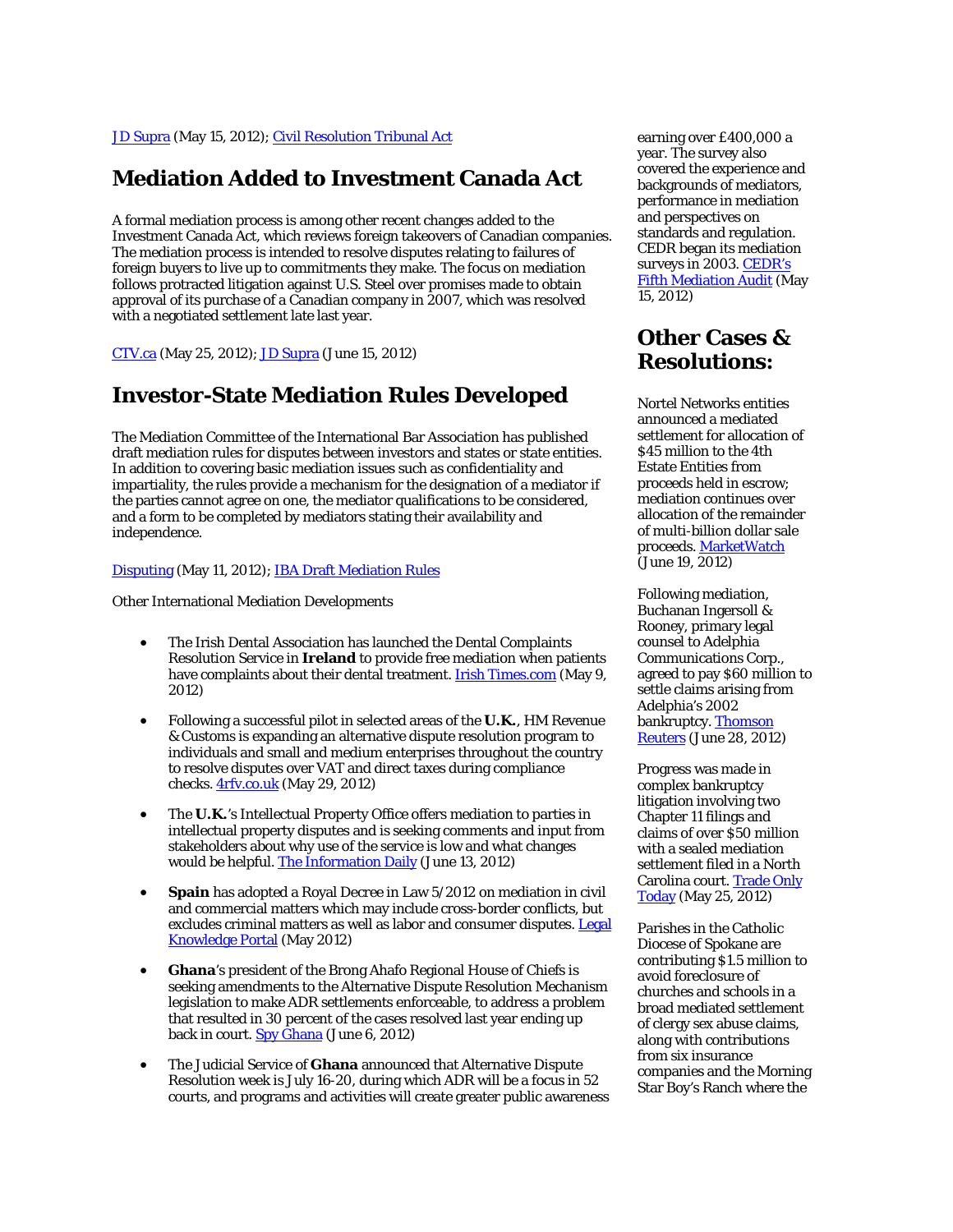of ADR[. Ghana Web](http://www.ghanaweb.com/GhanaHomePage/regional/artikel.php?ID=242377) (June 19, 2012)

- **Angola**'s president has promulgated the Law on Property Mediation[. All Africa.com](http://allafrica.com/stories/201204290107.html) (April 27, 2012)
- The **United Arab Emirate**'s Ajman Chamber of Commerce and Industry announced that it will offer mediation services to assist members in resolving commercial disputes and maintaining business relationships[. The Gulf Today](http://gulftoday.ae/portal/74b6ed49-9d34-4407-90c4-d9fbecae4ddb.aspx) (June 11, 2012)
- The **Bahrain** Chamber for Dispute Resolution participated in the Third World Islamic Banking Conference Asia Summit in **Singapore**, urging greater use of mediation and arbitration in the \$1 trillion Islamic finance industry. **Gulf Daily News** (June 11, 2012)
- The **Bahrain** Chamber for Dispute Resolution was named the tenth member of the Asian Mediation Association during the Association's annual meeting in **Indonesia**[. Bahrain News Agency](http://www.bna.bh/portal/en/news/506287) (April 30, 2012)
- A mediation and arbitration center has been launched in Tripoli, **Lebanon** by the Tripoli Bar Association in cooperation with the World Bank's International Finance Corporation to assist in resolving commercial disputes. [The Daily Star](http://www.dailystar.com.lb/News/Local-News/2012/May-11/173031-mediation-center-hopes-to-cut-commercial-conflict-time.ashx#axzz1vnLgRaMF) (May 11, 2012)
- **Pakistan** hosted the International Judicial Conference in April which proposed boosting mediation in the country by making it mandatory in civil proceedings, through cost sanctions in litigation, and by establishing centers for mediation training, among other steps. [Mediation World](http://www.mediationworld.net/pakistan/articles/full/1496.html) (May 1, 2012); 2012 Declarations of the [International Judicial Conference](http://www.mediationworld.net/download.php?path=20125121713.pdf&name=Islamabad%20ADR%20Report.pdf&mime=application/pdf)
- A study of the four mediation centers of Delhi, **India**, from 2005 to 2012 reports that over 60 percent of the disputes were resolved; the first mediation center opened in the city in 2005. [Two Circles.net](http://twocircles.net/2012jun15/mediation_settles_60_percent_delhi_court_cases.html) (June 15, 2012)
- Alternative dispute resolution legislation has been introduced in **Bhutan** based on ADR's increasing importance in Bhutanese society and to help attract foreign investment[. BBS.bt](http://www.bbs.bt/news/?p=14052) (June 13, 2012)
- **Hong Kong** has opened the Financial Dispute Resolution Centre to provide mediation for customers with claims against banks or brokers; the Centre expects to handle 2,000 cases a year with claims up to \$64,000. [Channel News Asia.com](http://www.channelnewsasia.com/stories/corporatenews/view/1208637/1/.html) (June 19, 2012)
- A dispute resolution mechanism between **China**-based Taiwanese and Chinese businesses is being discussed for inclusion in a cross-**Taiwan** Strait investment protection agreement. [Taipei Times](http://www.taipeitimes.com/News/biz/archives/2012/05/28/2003533884) (May 28, 2012)

# **Other Notable News & Programs**

- Massachusetts' attorney general has awarded \$1.5 million in grants to mediation programs and local consumer programs for FY13. In FY12, the programs mediated over 10,000 cases, yielding more than \$6 million for consumers. [The Republic](http://www.therepublic.com/view/story/e3a951bb33fd483aa52dbb4338f3caf9/MA--Consumer-Grants) (June 23, 2012)
- Montana's 6th Judicial District amended its rules to permit mediation to substitute for a master-supervised settlement conference. Rules of [Practice, Sixth Judicial District, State of Montana](http://courts.mt.gov/content/dcourt/dc_rules/rules/6th.pdf)
- The attorney general of British Columbia announced that the province

claims arose. The diocese initially settled its bankruptcy case in 2007 for \$48 million, but the addition of late claims drained the settlement fund and reopened bankruptcy issues which have been resolved by this settlement. The [Spokesman-Review](http://www.spokesman.com/stories/2012/may/30/parishes-giving-15-million-toward-settling-sex/) (May 30, 2012)

Mediation has resulted in settlements between three bankrupt tobacco companies and two states over escrow payments and penalties, with agreement to pay Missouri almost \$2 million and South Carolina \$1.3 million[. JournalNow.com](http://www2.journalnow.com/business/2012/jun/25/2/trustee-for-bankrupt-tobacco-companies-reaches-agr-ar-2383262/) (June 25, 2012)

Mediation resulted in a \$2.5 million class action settlement for unsolicited text messages from a marketing agency[. The](http://seattletimes.nwsource.com/html/sundaybuzz/2018192107_sundaybuzz13.html)  [Seattle Times](http://seattletimes.nwsource.com/html/sundaybuzz/2018192107_sundaybuzz13.html) (May 12, 2012)

In post-trial mediation, a county commission in Alabama agreed to pay \$900,000 to a former payroll clerk for retaliation after she filed an EEO complaint. Moulton [Advertiser.com](http://moultonadvertiser.com/articles/2012/05/10/news/doc4fabbc84b1bdd615067550.txt) (May 10, 2012)

Efforts are underway to try to settle claims from the collapse of a concert stage at the Indiana State Fair that killed seven and injured nearly 60, with the judge encouraging mediation and the Indiana attorney general, himself a mediator, announcing a new pool of \$7.2 million from the companies involved, in addition to state legislation providing \$6 million, if enough victims settle[. IndyStar.com](http://www.indystar.com/apps/pbcs.dll/article?AID=2012120622038) (June 22, 2012)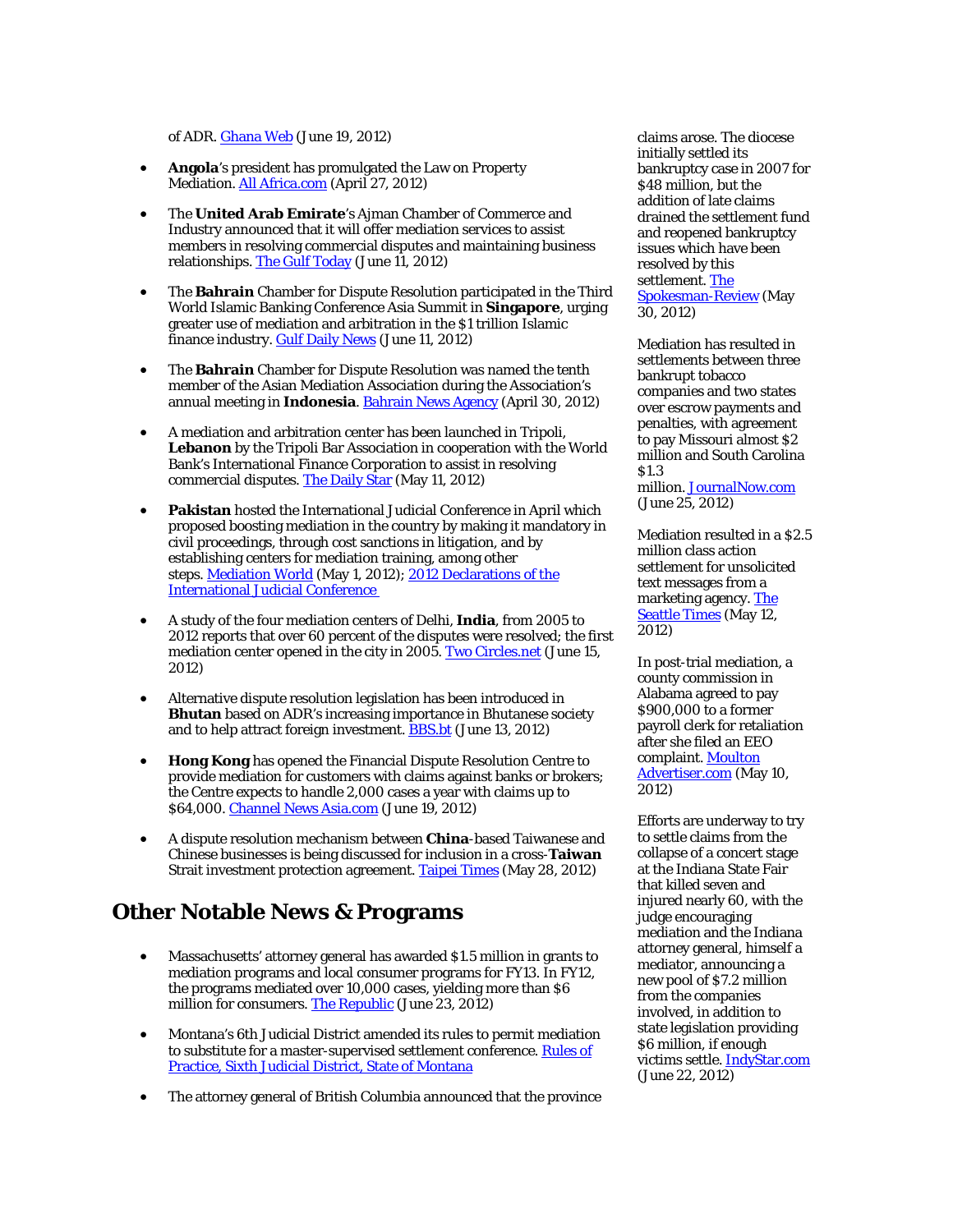will devote \$66 million to an anti-gang strategy over the next three years, which also provides mediation as an alternative to the court system. [Canada.com](http://www.canada.com/Province+puts+into+strategy+fight+gangs/6810903/story.html) (June 20, 2012)

### **Update on Home Foreclosure Mediation**

- The first statewide mediation portal in the country has been launched in **Maryland** to increase the number of homeowners who opt in to foreclosure mediation by easing the exchange of state-required documents and communication about options among all mediation participants. The Maryland Mediation Portal is a collaboration between the state, GMAC Mortgage and Hope LoanPort and may be a model for other states and servicers to follow. [National Mortgage Professional](http://nationalmortgageprofessional.com/news30108/hope-loanport-launches-maryland-mediation-portal-bring-transparency-foreclosure-process) (June 21, 2012)
- **Oregon** is preparing to train hundreds of mediators to handle the flow of mortgage foreclosure mediations that may arise under the new mediation program established by the state. Mediators will be paid if selected for cases, with experienced mediators more likely to be selected. About 1,500 homeowners per month are expected to qualify for foreclosure mediation, but it is uncertain how many will request mediation. The nonprofit Collins Center for Public Policy signed a fiveyear contract with Oregon to recruit, train and manage mediators for the new program. In May the state approved \$7.6 million to launch the foreclosure mediation program, which included funds from the multistate settlement of foreclosure abuses. Once under way, the mediation program is to be supported by fees paid by lenders and homeowners using the program[. Statesman Journal.com](http://www.statesmanjournal.com/article/20120627/NEWS/306270086/Training-set-begin-mediator-program?odyssey=tab|topnews|text|News&gcheck=1&nclick_check=1) (June 26, 2012); Oregon [Business Report](http://oregonbusinessreport.com/2012/05/oregon-panel-approves-7-6m-for-homeowner-help/) (May 24, 2012)
- A district judge ruled that records from **Nevada**'s foreclosure mediation program are not open to public inspection because the state's public records law does not apply to the Nevada Supreme Court, which runs the mediation program. In addition, the court noted that the records could not be disclosed due to mediation confidentiality[. Loan](http://www.loansafe.org/court-rules-foreclosure-mediation-records-not-public)  [Safe.org](http://www.loansafe.org/court-rules-foreclosure-mediation-records-not-public) (May 11, 2012)
- The **Massachusetts** Senate passed legislation providing greater protections for homeowners, including an amendment that gives borrowers the right to mediation with lenders prior to foreclosure to attempt to renegotiate loan terms. The mediation program would be run by the Massachusetts Office of Public Collaboration at the University of Massachusetts Boston. [Norwood Patch](http://norwood.patch.com/articles/state-senate-passes-bill-to-reduce-foreclosures) (June 9, 2012)
- The foreclosure mediation rules in **Stark County, Ohio** have been tweaked to cut costs by bringing the mediation program into the court and by using one mediator in place of two. Other changes are intended to avoid delays by initially screening cases and then requiring homeowners to attend a class to explain the process, alternatives and documents required during mediation. [Canton Rep.com](http://www.cantonrep.com/news/x624607745/Common-Pleas-Court-tweaks-foreclosure-mediations) (May 26, 2012)
- The number of foreclosures in **Connecticut** increased 38 percent from the first quarter of 2011 to the first quarter of 2012, with the south central region of the state increasing 75 percent. Only 47 percent of those eligible for foreclosure mediation in Connecticut participated, but of those who did, 63 percent were able to stay in their homes. East [Haven Patch](http://easthaven.patch.com/articles/staggering-increase-in-regional-foreclosures-termed-sobering-65c2efb7) (June 28, 2012); Connecticut Foreclosure Mediation [Program](http://theroofproject.org/)
- **Florida**'s attorney general invited ideas about how the state should

Salisbury, Maryland has settled litigation for \$10 million following mediation with the engineer that designed the city's wastewater treatment plant, along with settlement with a second defendant after mediation; litigation continues against other parties[. Delmarva Now.com](http://www.delmarvanow.com/article/20120608/WIC01/206080337/Salisbury-strikes-10M-deal-wastewater-lawsuit) (June 8, 2012)[; Delmarva](http://www.delmarvanow.com/article/20120609/WIC01/206090324)  [Now.com](http://www.delmarvanow.com/article/20120609/WIC01/206090324) (June 9, 2012)

Settlement was reached after two days of mediation between the City of Spokane and the family of a man beaten to death by police; the agreement included payment of \$1.67 million to the family, \$2 million for police training and resources, a formal apology from the mayor and naming a pavilion after the man. [NWCN.com](http://www.nwcn.com/news/washington/151635665.html) (May 15, 2012)

The mother of a homeless man beaten to death by Fullerton, California police officers settled in mediation for \$1 million; claims by the man's father have not yet been resolved. Criminal charges are also pending against the two police officers[. My Fox LA.com](http://www.myfoxla.com/dpp/news/local/kelly-thomas-mother-reaches-1-million-settlement-with-fullerton-2012-05-16) (May 16, 2012)

The family of a mentally ill man who committed suicide while being held in a California county jail resolved wrongful death claims in mediation for \$1.6 million[. Siskiyou Daily.com](http://www.siskiyoudaily.com/news/x2067829241/Siskiyou-County-to-pay-1-2-million-in-wrongful-death-suit?zc_p=0) (June 8, 2012)

Funk pioneer George Clinton and the Black Eyed Peas settled claims after mediation that the group had used Clinton's music without permission[. The](http://www.washingtonpost.com/national/george-clinton-black-eyed-peas-settle-lawsuit-over-use-of-clintons-music-in-shut-up-remix/2012/05/18/gIQASm7BZU_story.html)  [Washington Post](http://www.washingtonpost.com/national/george-clinton-black-eyed-peas-settle-lawsuit-over-use-of-clintons-music-in-shut-up-remix/2012/05/18/gIQASm7BZU_story.html) (May 18, 2012)

Bret Michaels settled claims in mediation against the